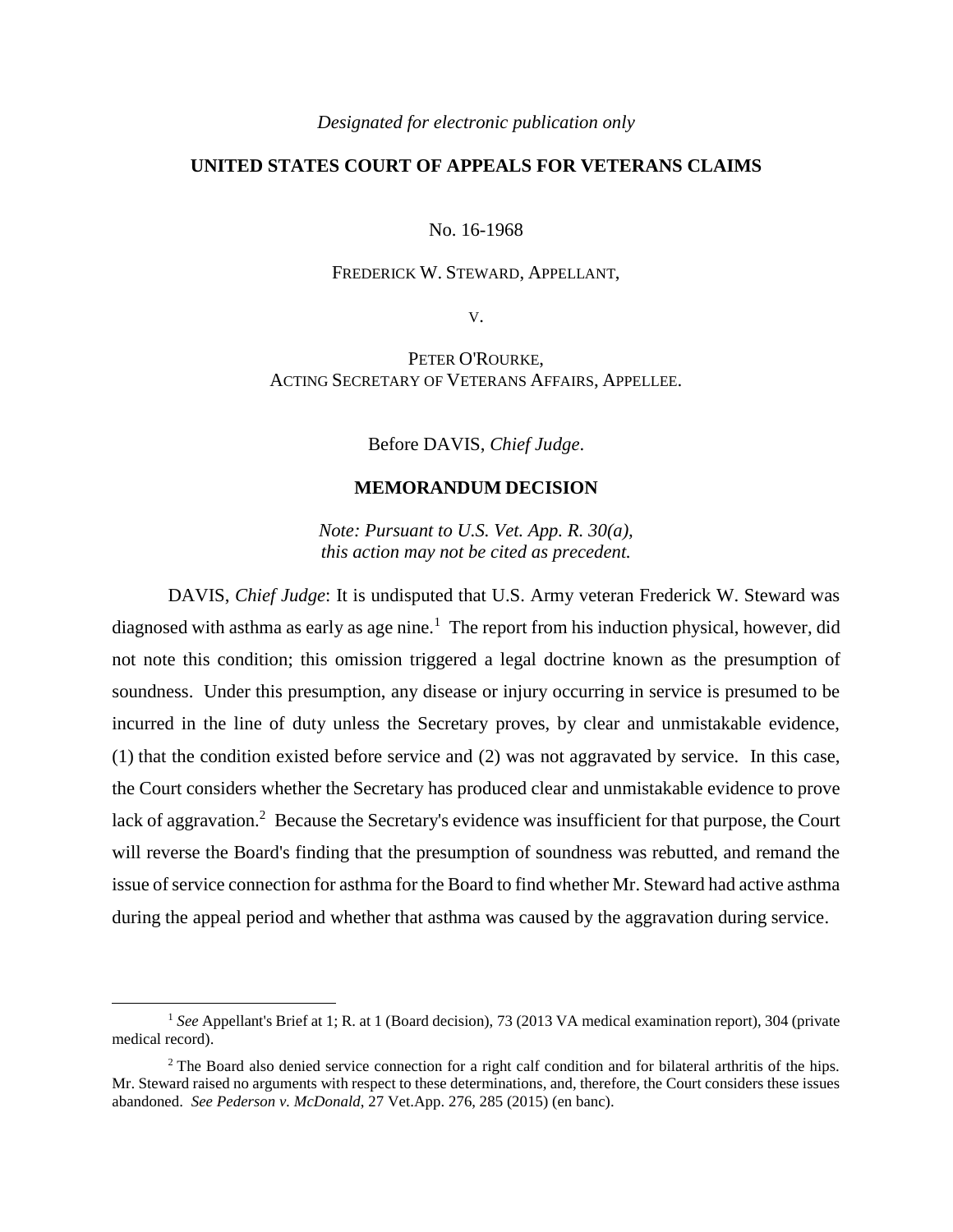#### **I. ANALYSIS**

In finding that the presumption of soundness, including lack of aggravation, had been rebutted, the Board relied on reports from Mr. Steward's separation physical, and on a 2013 VA medical examination report. Mr. Steward argues that the Board erred in relying on this evidence. He asserts that the Board depended on the absence of evidence in the separation physical and that the 2013 VA examiner report did not present an adequate rationale to support her conclusions.

# **A. The Court reviews de novo whether the secretary has carried his burden of rebutting both prongs of the presumption of soundness.**

"Every veteran shall be taken to have been in sound condition when [inducted], except as to defects, infirmities, or disorders noted at the time of the [induction] examination, or where clear and unmistakable evidence demonstrates that the injury or disease existed before acceptance and enrollment and was not aggravated by such service."<sup>3</sup> "[T]he correct standard for rebutting the presumption of soundness under [section] 1111 requires *the government to show* by clear and unmistakable evidence that (1) the veteran's disability existed prior to service and (2) that the preexisting disability was not aggravated during service."<sup>4</sup> Clear and unmistakable evidence is evidence that "'cannot be misinterpreted and misunderstood, i.e., it is undebatable.'"<sup>5</sup>

"Once the presumption of soundness applies, the burden of proof remains with the Secretary on both the preexistence prong and the aggravation prong; it never shifts back to the claimant."<sup>6</sup> The Secretary may prove lack of aggravation with clear and unmistakable evidence either that there was no increase in disability during service or that any increase in disability was caused by the natural progress of a preexisting condition.<sup>7</sup>

The Court reviews de novo the Board's determination that the evidence is adequate to rebut the presumption of soundness.<sup>8</sup> The Secretary's effort to argue that this determination is made under the "clearly erroneous" standard is simply wrong. $9$ 

<sup>3</sup> 38 U.S.C. § 1111.

<sup>4</sup> *Wagner v. Principi*, 370 F.3d 1089, 1096 (Fed. Cir. 2004) (emphasis added).

<sup>5</sup> *Quirin v. Shinseki*, 22 Vet.App. 390, 396 (2009) (quoting *Vanerson v. West*, 12 Vet.App. 254, 258-59 (1999)).

<sup>6</sup> *Horn v. Shinseki*, 25 Vet.App. 231, 235 (2012).

<sup>7</sup> *Wagner*, 370 F.3d at 1096; *Horn*, 25 Vet.App. at 235

<sup>8</sup> *Horn*, 25 Vet.App. at 236.

<sup>&</sup>lt;sup>9</sup> See Secretary's Brief (Br.) at 6. Certain underlying factual determinations are reviewed under the "clearly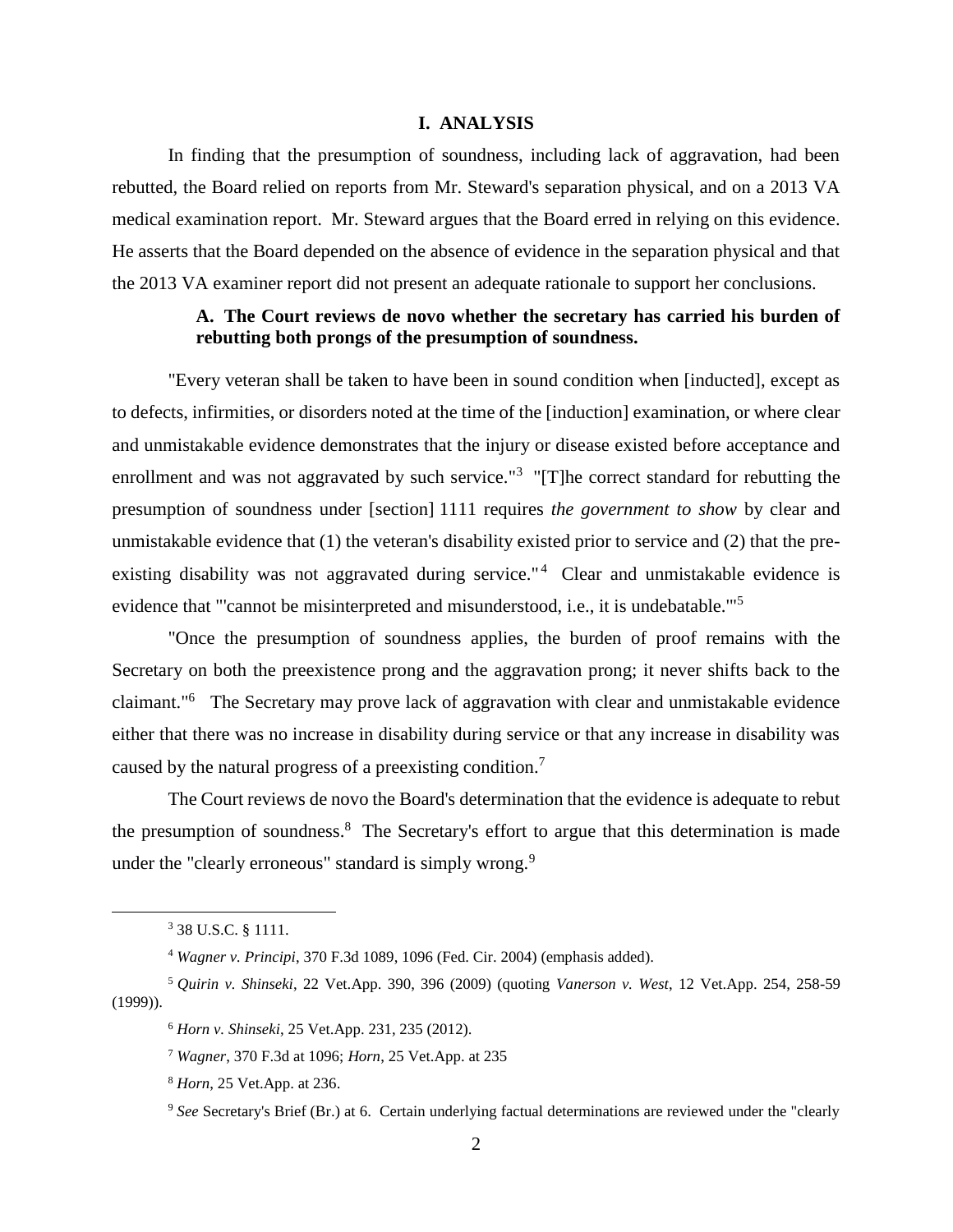## **B. In this case, the evidence from the separation physical is too uncertain to yield a conclusion of clear and unmistakable evidence.**

The Board relied, in part, on the content of the separation physical report and an accompanying questionnaire in which Mr. Steward answered questions about his medical history and current medical condition. The Board noted that Mr. Steward denied having a history of or a present condition of asthma, and that the examination report stated that his nose, mouth, throat, lungs, and chest were "normal."<sup>10</sup> The Board may have surmised that this evidence supported a conclusion that the preexisting asthma underwent no increase in disability during service. This evidence, however, is too insubstantial to contribute to clear and unmistakable evidence.

It is not at all clear what tests or evaluations led to the assessment that Mr. Steward's breathing apparatus was normal, or even what that assessment meant. Moreover, neither the Board nor the Secretary pointed to any evidence that the medical procedures in the separation physical would have revealed the presence of asthma, in either the active or quiescent state.

Both at induction and separation, Mr. Steward responded, "no," to the question "Have you ever had or have you now . . . asthma [or] shortness of breath?"<sup>11</sup> Given Mr. Steward's undisputed history of asthma, these responses might indicate that he has a problem with the truth.

There is, however, another view. The disjunctive "or" might have been interpreted by an unsophisticated 17-year-old inductee as creating alternative questions requiring an answer to only one. Mr. Steward might have interpreted the question as asking only whether he was experiencing a flareup or attack at the time of the physicals.

In either view of the matter, Mr. Steward was hardly competent to assess whether his preexisting asthma underwent any permanent increase in severity during service. Only a physician could properly make that assessment.

The context of the separation examination also weighs against the Board's conclusion. It is undisputed that Mr. Steward suffered an asthma attack during basic training, for which he was prescribed medication by an Army physician. He attributed this attack to a gas mask drill plus

erroneous" standard, *see Horn* at 236, but not the overall assessment of the adequacy of the evidence to rebut the presumption of soundness.

 $10$  R at 8.

<sup>&</sup>lt;sup>11</sup> R. at 337, 343.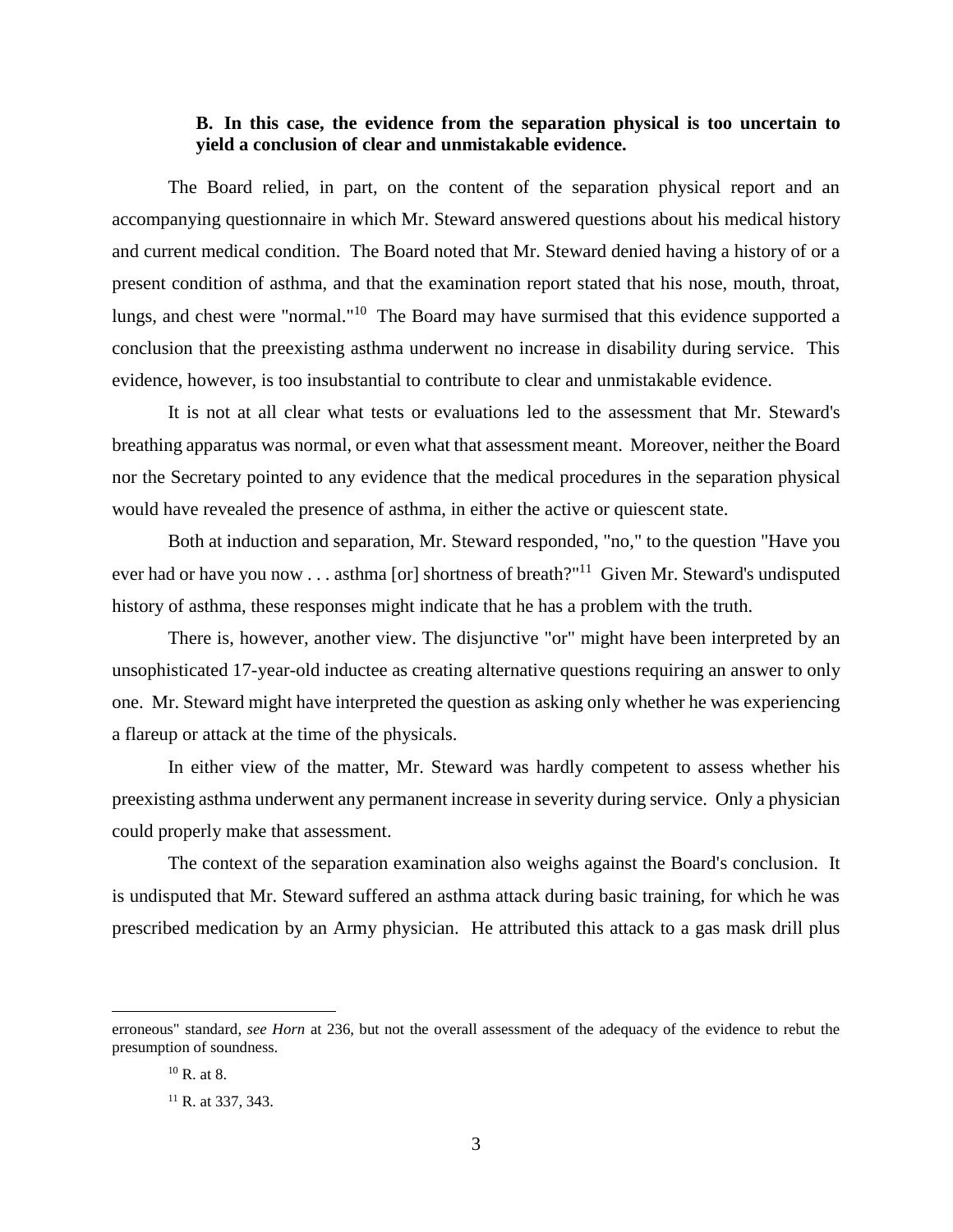daily 5-mile runs. The record contains no evidence suggesting that Mr. Steward's discharge after slightly more than 6 months service was attributable to anything but the resurgence of his asthma.

There is no evidence associated with the separation physical that can establish clear and unmistakable evidence of lack of aggravation or even contribute to that conclusion. The Board's extrapolations of that evidence are not valid.

# **C. The September 2013 VA examination report is entitled to no weight because the examiner's conclusions lack any rationale.**

The examiner reiterated Mr. Steward's medical history, and then stated: "In my opinion and based on the veteran's own statement, his [a]sthma clearly existed prior to active duty and not aggravated by active duty."<sup>12</sup> No analysis or reasoning supports this opinion.

That such an examination report is still submitted to the Court, to support a conclusion of clear and unmistakable evidence yet, suggests that the Board and the Secretary avoid learning at all costs.<sup>13</sup> It has been 9 going on 10 years since this Court's decision in *Nieves-Rodriguez*, which stated that, even as a general matter, "a VA medical examination is entitled to [no] weight in a service-connection or rating context if it contains only data and conclusions."<sup>14</sup> Moreover, "the concerns for articulated sound reasoning underlying *Nieves-Rodriguez* are at their zenith when VA attempts to carry its burden of rebutting either prong of the presumption of soundness by clear and unmistakable evidence." <sup>15</sup>

Therefore, it is inexplicable that the Board stated that this examiner "explained with adequate rationale that the [v]eteran's asthma clearly was not aggravated by active duty."<sup>16</sup> In fact, there was no rationale at all to support the examiner's conclusion with respect to aggravation.

The Court concludes that the Board erred in finding that clear and unmistakable evidence demonstrated lack of aggravation. Neither the documents associated with the separation physical nor the September 2013 VA examination report, alone or in combination, amounts to clear and unmistakable evidence.

<sup>12</sup> R. at 75.

<sup>13</sup> *See* Francisco Gino & Bradley Staats, *Why Organizations Don't Learn*, HARV. BUS. REV., Nov. 2015.

<sup>14</sup> 22 Vet.App. 295, 304 (2008).

<sup>15</sup> *Horn*, 25 Vet.App. at 241; *see also* 38 C.F.R. § 3.304 (2017).

 $16$  R. at 9.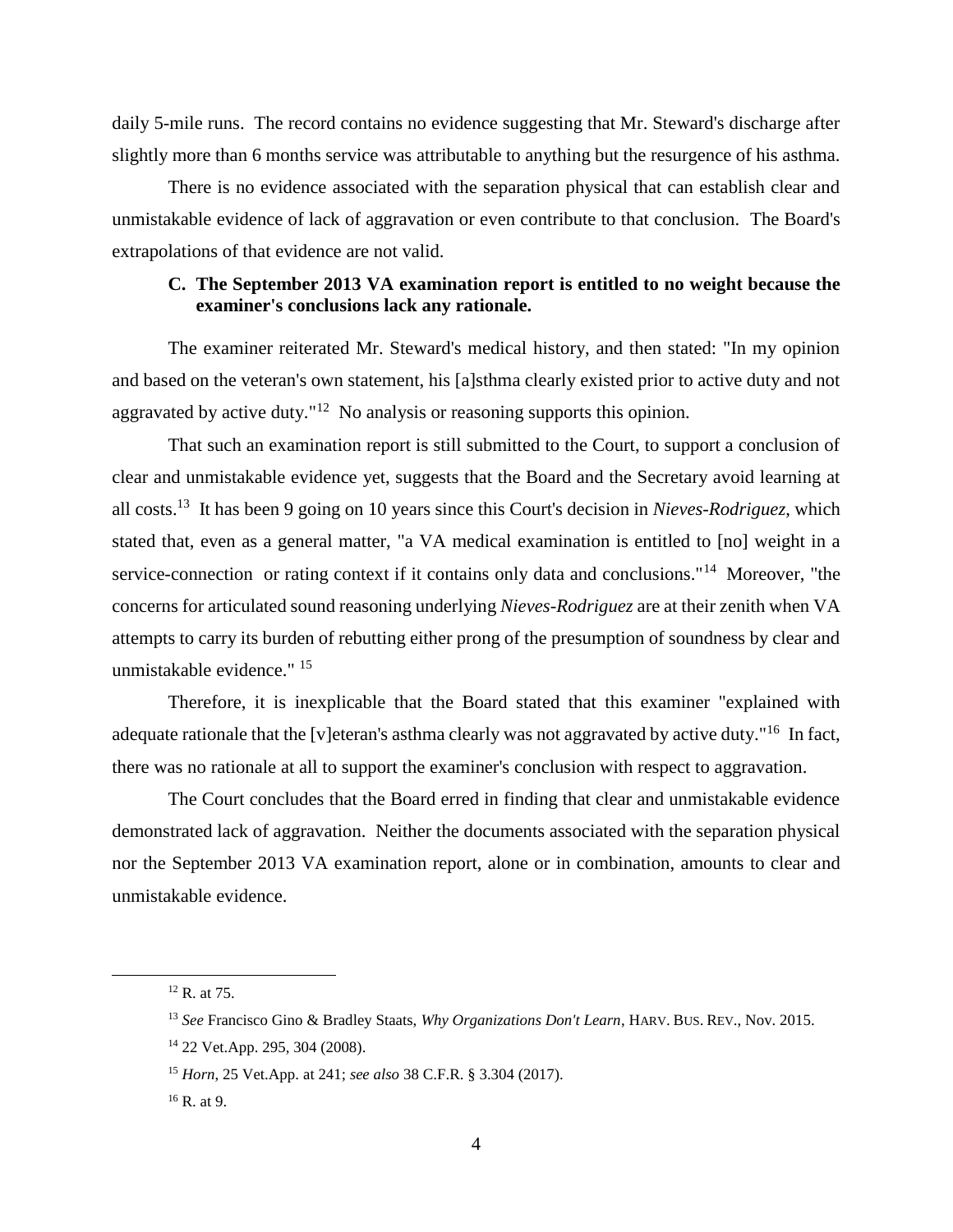The Board further erred in stating that the cited evidence "weigh[ed] against the [v]eteran's credibility as to the assertion that the pre-existing asthma was aggravated during or by service."<sup>17</sup> There is no issue of Mr. Steward's credibility; the claimant has no burden to produce evidence of aggravation.<sup>18</sup> Rather, it is VA's burden to produce clear and unmistakable evidence either that there was no increase in severity of the preexisting condition, or that any increase was due to the natural progression of the condition.

"After VA and the Board have had a full opportunity to develop the record . . . the Court's role is basically to assess whether the Secretary has succeeded in carrying his burden."<sup>19</sup> In this instance, the Court holds that the conclusory VA medical report and the evidence associated with the separation physical were insufficient to carry the burden of proving lack of aggravation by clear and unmistakable evidence. The Court therefore will reverse the Board's determination that the Secretary rebutted the aggravation prong of the presumption of soundness, and direct a finding of aggravation of the preexisting asthma.<sup>20</sup>

# **D. The Board must develop the record with respect to the other requirements for service connection.**

It does not necessarily follow that Mr. Steward is entitled to service connection for aggravation of asthma. He still must demonstrate that his asthma was a disability during the appeal period, and that there is a nexus between that disability and the in-service aggravation.<sup>21</sup> The Board made no findings whether Mr. Steward demonstrated active asthma at any time during the appeal period, or if so, whether the condition was caused by in-service aggravation. The only evidence of record is the VA examiner's statement that "[i]t is less likely as not the veteran's asthma is related to military service."<sup>22</sup> This statement is no more helpful to the Board's analysis than the conclusory statements on aggravation.

The Court therefore must remand the asthma claim for further adjudication of the serviceconnection requirements. The Board may undertake further development of the record as

 $\overline{a}$ 

 $^{22}$  R. at 75. The Court further notes that the examiner promised an addendum to the report on completion of a pulmonary function test (PFT). The record contains no such addendum or any results of a PFT.

 $^{17}$  *Id.* 

<sup>18</sup> *Horn*, 25 Vet.App. at 238.

<sup>19</sup> *Id.* at 243.

<sup>20</sup> *See id.* at 243-44.

 $^{21}$  *Id.* at 236-37 (and cases it cites).